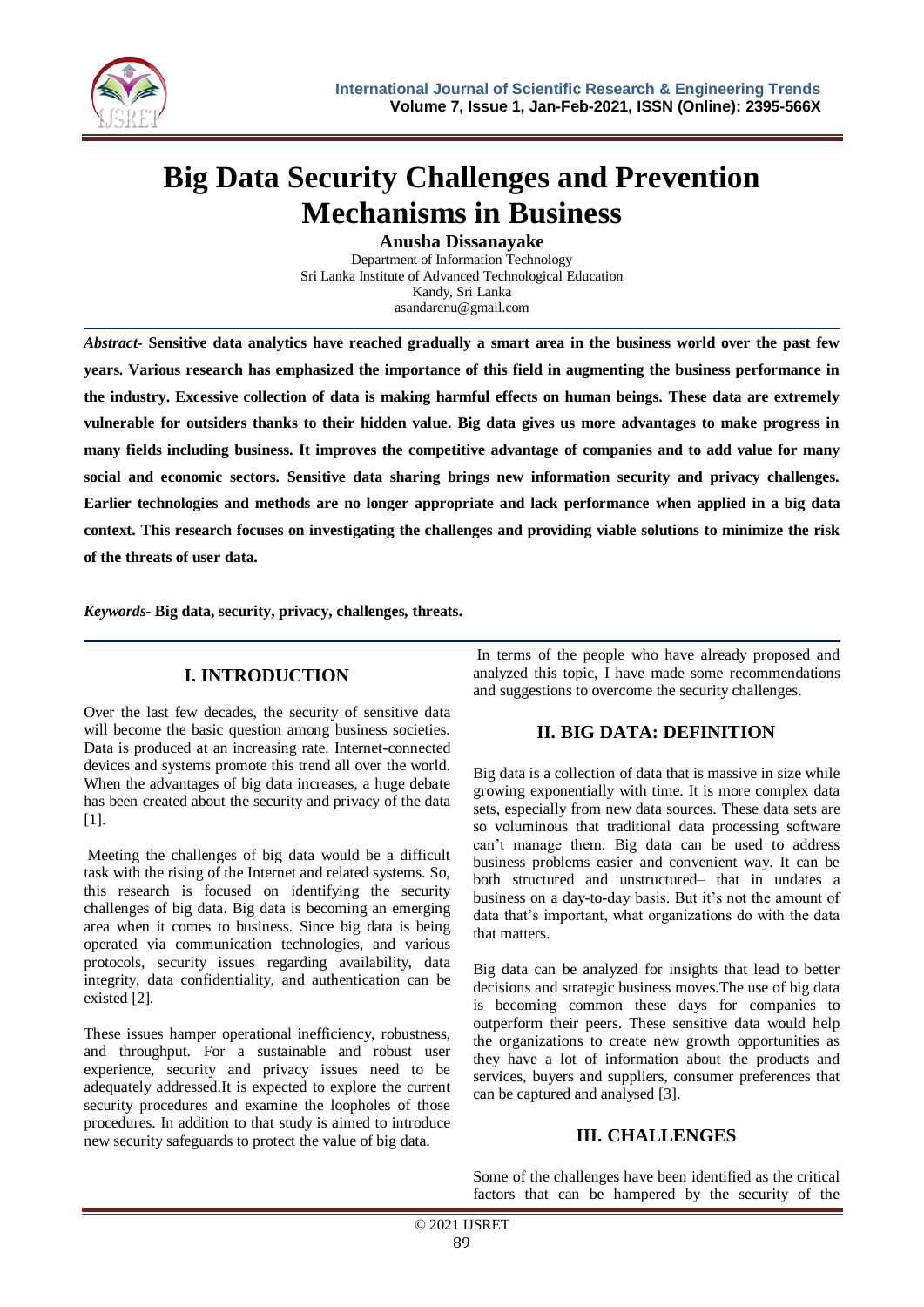

sensitive data of the users. It is identified that big data storing issues, big data transferring issues, and privacy and security issues are the major challenges [4]. The Public's sensitive information is connected with social media sites would be a major threat. It has descriptively analyzed the big data life cycle phases, associated risks and defensive mechanisms. As per the findings, phases are data collection, storage, analytics and knowledge creation [4].

Transformational issues of big data are linked with the nature of the transmission of the data. Mostly, data are transferred in a networking environment. Data in transit has to be fully secured [5]. These valuable data can be used by outsiders to predict customer behavior and ultimately to gain competitive advantages in their business world. In big data architecture, the data is usually stored on multiple tiers, depending on business needs for performance vs. cost. For instance, high prioritized data will usually be stored on flash media. So that locking down the data and providing access control is somewhat critical in that environment. Furthermore, a lot of data are stored in non-relational databases which leads to a lack of security.Cloud computing platforms are found as another challenge for big data security.

Data storage contains sensitive data of users that can be leaked to outsiders as there is no control over them [6]. Compliance is another issue when moving to the cloud. There is no guarantee of where the data is stored and who will be accessing the data. Even though the volume and the speed of processing are overwhelming, the security of the data has to be taken care of seriously in the cloud environment.

# **IV. PREVENTION MECHANISMS**

It is also studied the possible technologies to compensate for these identified challenges. The main issue found here is the security of sensitive data. There is an increasing trend of analyzing patterns of customer data to utilize customer preferences for the benefit of their businesses. Some recommendations have been made to compensate for the security challenges. These recommendations include the implementation of SSL, NoSQL, OLAP, RAID and Hadoop like technologies to minimize security attacks [7]. It is proven that these technologies are costeffective, affordable mechanisms. In addition to that results have shown that big data audits are a better way to track illicit activities. Furthermore, the use of strong algorithms RSA and AES are another best effort to safeguard the security of the system.

There are some other mechanisms to safeguard the customer's sensitive data. Among them digital certificates and digital signatures play important role in preserving the security of big data. They ensure from where the data is coming and to whom it is delivered. No intruder can get access to the data. MD5, SHA are some highly reliable

encryption mechanisms that operate inside this framework [8]. Their primary aim is to preserve privacy and the confidentiality. Implementing cryptographic techniques to preserve confidentiality and privacy of the data is also important to protect data. Senders and receivers are sharing keys in this technique. To open the message receiver should know the key. This is how the protection is done. There are two types of mechanisms.

One is Symmetric Key Encryption where a shared key is used. Another mechanism is use of two keys one as private and another as public. Public Key is shared and the receiver should have the Private Key to decrypt the message. It also suggests that proper access control is a better solution to mitigate those threats by providing strong authentication and authorization mechanisms. It is also found that even though Hadoop is a better technology for managing a large volume of data, there are some weaknesses associate with that such as poor endpoint protection and no real-time protection. However, when Hadoop is connected with Kerberos which provide protection against eavesdropping, unauthorized access and replay attack [9].

It is found that real-time monitoring would provide a better solution for maintaining data security. Big data audits can be used to safeguard the security of big data. It guarantees endpoint security while providing costeffective methodology. It is accepted by the current market with its affordable nature. Cloud Computing platforms are found as a basic issue for big data security. To protect data at rest, encrypting database content is an efficient way. Meanwhile, to protect transit data it is identified another technology known as Secure Socket Layer (SSL) [10].

According to further findings of the earlier study, granular access control is also well-known technique to provide better security and usability. It is also compatible with NoSQL. To prevent data storage issues, object-based storage systems can be used that are securely managed data as objects rather than traditional files. The Advantage of this technology is this is coupled with RAID technology. In addition to that study recommends a backup strategy as a better way to secure data in transit like cloud environment. FTP and SSL are also recommended to protect data in a networked environment. Furthermore, it is found that data visualization, social network analysis and data mining are proven techniques to handle data securely and effectively. Dryad is a better programming tool that is capable of processing clustered data. Another one is Apache Mahout which is also scalable machine learning technique that provides secure data analysis. It is emphasized that the need of addressing these issues to protect the privacy of customer data. It is introduced new technique known as K-anonymity technique which prevents the leakage of sensitive information. Hence, preserving the privacy of data.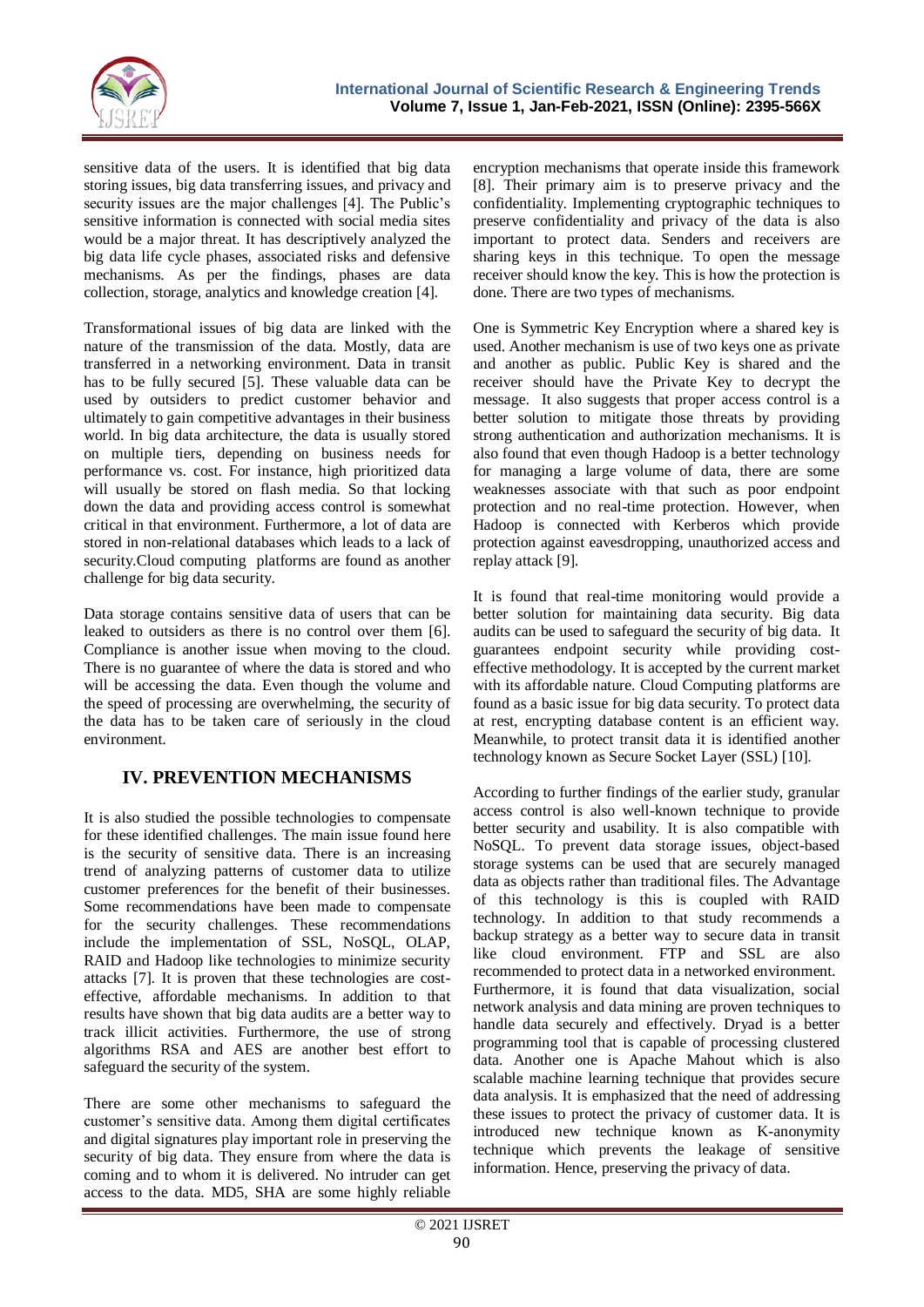

### **V. CONCLUSION**

It is found that big data privacy issues are critical in today's business world. Companies still use traditional methods to protect their customers' sensitive data. But it doesn't give proper protection. There are some security loopholes in current practices. Researches are still evolving to find some superior measures to get rid of the mentioned challenges.

This research's primary goal was to study the security challenges of big data in the business field. The major achievement of this study was to understand the basic security threats in the business area and how to provide solutions to them. Managing risk is a critical issue. Major threats identified are loss of privacy, spoofing, spamming, unauthorized access and replay attacks. Due to those attacks, customer's sensitive data is not secured. By adapting to the latest emerging technologies, it is proven that there is a possibility to minimize those risks. However, achieving zero risks is not practicable with the cloud-based infrastructure. It is the primary responsibility of owners and managers to ensure their security level in managing big data on their own.

#### **VI. RECOMMENDATION**

Big data has formulated extensive problems for business companies due to the difficulties of managing them. One solution as this research is focusing on treating the data set with sophisticated tools and converting the data to a less readable format like semi-structured format. Structured data are easily leak able to outsiders by applying simple discovery methods. ETL (Extract, Transform and Load) systems in data warehouses are ideal for this process were extract, transform and load data from multiple databases. In other words, this is the process of converting structured data into a semi-structured format. As an example, NoSQL is one of the developed new tools for doing this job. That can handle large databases from different websites. This strategy provides so many advantages over the traditional DBMS. Due to its simplicity, users are overwhelmed to accept this product.

Fast access capability, higher scalability, the capability of integrating a large number of servers and lower cost has led them to stay in the front line. Not only No SQL provides these functions but also comes up with advanced security features. Nowadays data breaches are a special concern in the big data world. The latest versions of No SQL have come up with advanced security features. As an example, MongoDB has become the leading database technology for the last few years.

It provides authentication, authorization, encryption and audit facilities. It uses a higher authentication mechanism such as Kerberos, LDAP and windows active directory. It

permits granular permissions that enhance the authorization of users. Practicing a better cryptographic technology is another acceptable solution to big data security. Unlike traditional techniques,Homomorphic cryptography provides additional computing even after the encryption has been taken place.This technique guarantees 100% confidentiality of data. MapReduce framework is well compatible with Homomorphic technology.To ensure the further performance it is recommended to use key exchange known as CBHKE (Cloud Background Hierarchical Key Exchange). Centralized Security Management is also recommended to enhance the data security.

Another recommended solution for big data protection is to enhance controls by integrating controls. Public Key Infrastructure (PKI) is ideal for facilitating access control with the help of multi-factor authentication and a very reliable mechanism. That could be integrated with secured communication based on TLS-SSL protocols and VPN tunnels.

Finally, implementing these technologies would not be enough to cover all threats. It is recommended to conduct regular audits and adapt to security policies for best practices to get rid of security challenges.

#### **REFERENCES**

- [1] Hussain, N., Choudhury, B., & Rakshit, S. (2014). A Novel Methods for Preserving Privacy in Big-Data Mining. International Journal of Computer Applications, vol.103, issue. 16. Retrieved from https://pdfs.semanticscholar.org/cbf8/982a2421f7a3ed 4d328eff84ba7f73da121b.pdf .
- [2] Hamami, O.(2014). Big Data Security: Understanding the Risks. Business Intelligence Journal, vol.19, issue 2, pp.20-26. Retrieved from https://search-proquestcom.ezproxy.csu.edu.au/docview/1539323005/fulltext PDF/96CBB5EDB4D743F8PQ/1?accountid=10344.
- [3] Taylor, A., Angie, M., Chen, Y., Rachel, L., & Zane, M. (2017). Big data analytics: Megatrends to business success. Internal auditing, vol.32, issue. 11. Retrieved fromhttps://searchproquestcom.ezproxy.csu.edu.au/do cview/1939751370/fulltextPDF/7EB439992CDB4517 PQ/1?accountid=10344.
- [4] Sankaram Alladi, B., & Srinivas Prasad, D. (2017). Big data life cycle: security issues, challenges, threat and security model. International Journal Of Engineering & Technology, 7(1.3), 100. Doi: 10.14419/ijet.v7i1.3.9666.
- [5] Baesens, B., Bapna, R.., Marsden, J., & Vanthienen, J. (2016). Transformational issues of big data and analytics in networked business. MIS Quarterly, Vol. 40, issue.4, pp.807-818. Retrieved from http: //we b .a.ebscohost.com.ezproxy.csu.edu.au/ehost/pdfviewer/ pdfviewer?vid=1&sid=908bc0c9-3c80-4c1f-933a-56add6807585%40sessionmgr4007.